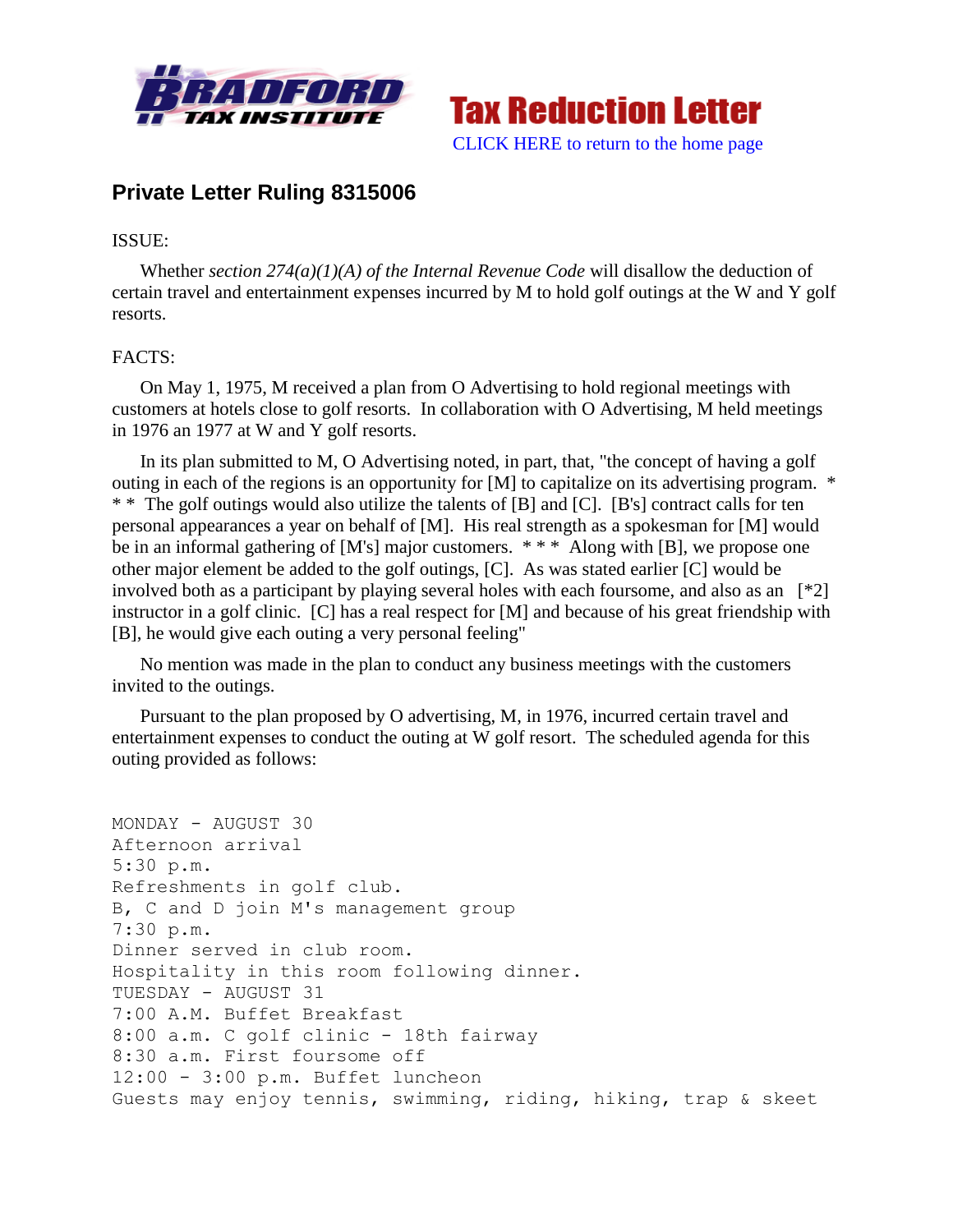```
shooting, cards or relaxation 
6:30 p.m. Cocktails 7:30 p.m. Dinner 9:00 p.m. golf award and 
exhibition - B and D 
10:00 p.m. Hospitality 
WEDNESDAY - SEPTEMBER 1
7:00 a.m. Buffet breakfast. Remainder of time for departure.
```
According to M's employee in charge of the outings, golf foursomes were arranged by customer relationships and not be handicaps.

In attendance at the W golf resort were 24 employees of M, 23 executives and marketing personnel of customers, 2 employees of O Advertising, and 3 celebrities, B, C, and D. Wives were not in attendance.

According to A, M's Vice President and General Manager, 3 to 4 hours of business discussion were held with 2 executives. The business discussions involved contract negotiations for a customer's future business. The executives expressed an interest in continuing the negotiations and requested M to put together a formal proposal.

The format for the outing at Y golf club in  $[*3]$  1977 was as follows:

```
SUNDAY JUNE 12 
Late afternoon and early evening 
Guests arrive 
6:30 p.m. 
Cocktails 
8:00 p.m. 
Dinner 
9:00 p.m. 
Formal welcome and "warm up" program 
10:00 - 11:00 \text{ p.m.}Open Bar 
MONDAY JUNE 13 
6:30 - 9:30 p.m. Buffet breakfast 
7:00 a.m.
Buses begin leaving for golf course 
 8:00 a.m. 
 Foursomes begin teeing off 
Putting contest, sand play contest and video tape swing analysis 
begins 
10:00 a.m. 
B and C golf clinic at practice tee for foursomes teeing off after 
11:00 a.m. 
11:00 a.m. - 3:00 p.m. 
Buffet luncheon and refreshments available in clubhouse 
4:00 p.m. 
B and E golf clinic at practice tee for foursomes teeing off 
before 10:00 a.m.
5:00 to 6:00 p.m. Buses return to hotel 
6:30 
Cocktails
```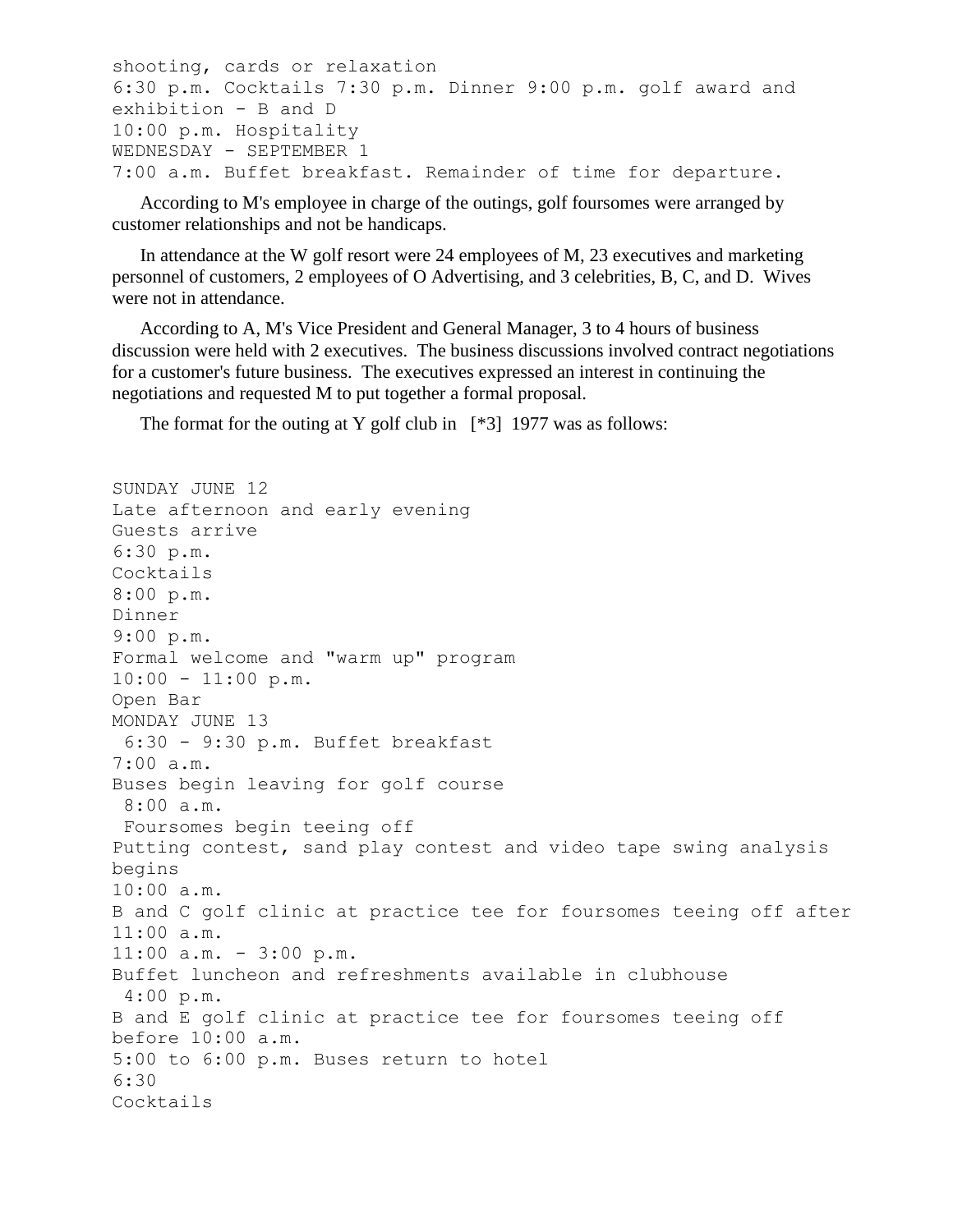```
8:00 p.m. 
Dinner 
9:00 p.m. 
Awarding of prizes and observation on the day 
10:00 - 11:00 \text{ p.m.}Open Bar 
TUESDAY JUNE 14 
7:00 - 8:30 a.m. 
Buffet Breakfast 
7:00 a.m. 
Departure
```
The number of people in attendance at the Y golf resort was expanded to 159; 49 employees of M, 108 customers and 2 celebrities, B and E. Also, unlike the outing at W golf club, M's employees attending the outing at Y golf club prepared written documentation of whatever discussions occurred with customers during the course of the outing. The documentation of these discussions as general in nature and it is unclear when each employee drafted the documentation to M.

Some time after the Service raised the question of whether the entertainment expenses in question were deductible, M presented a memorandum dated December 12, 1981, recording the statements of A that M conducted substantive business at the 1976 and 1977 golf outings. In addition, A contended in this memorandum that B and D promoted M's products during their remarks to the invitees.

Also M presented an undated memorandum from one of its executives to all of M's employees which stated, in part, the following:

Although this is basically a "fun" outing for all concerned, \* \* \* has asked me to remind the [M] participants of the significant business responsibility each of us bears on June [\*4] 12 and 13, ... suggests you make it a point to establish how [M] is doing in a business sense with these key customers.

The expenses in question are those for food and beverages, lodging, golf, prizes, transportation, and miscellaneous expenses.

#### LAW AND RATIONALE:

*Section 162(a) of the Code* provides that there shall be allowed as a deduction all the ordinary and necessary expenses paid or incurred during the taxable year in carrying on any trade or business.

On the other hand, *section*  $274(a)(1)(A)$  provides that no deduction otherwise allowable under this chapter shall be allowed for any item with respect to an activity which is of a type generally considered to constitute entertainment, amusement, or recreation, unless the taxpayer establishes that the item was directly related to, or, in the case of an item directly preceding or following a substantial and bona fide business discussion (including business meetings at a convention or otherwise), that such item was associated with, the active conduct of the taxpayer's trade or business. In the case of an item described in *subparagraph (A)*, the deduction shall in no event exceed the portion of such item which meets the requirements of [\*5] *subparagraph (A)*.

Therefore, the issue which must be resolved in this case in whether M has carried its burden of establishing that the golf outings in question were either directly related to the active conduct of its trade or business or that the expenses incurred were associated with the active conduct of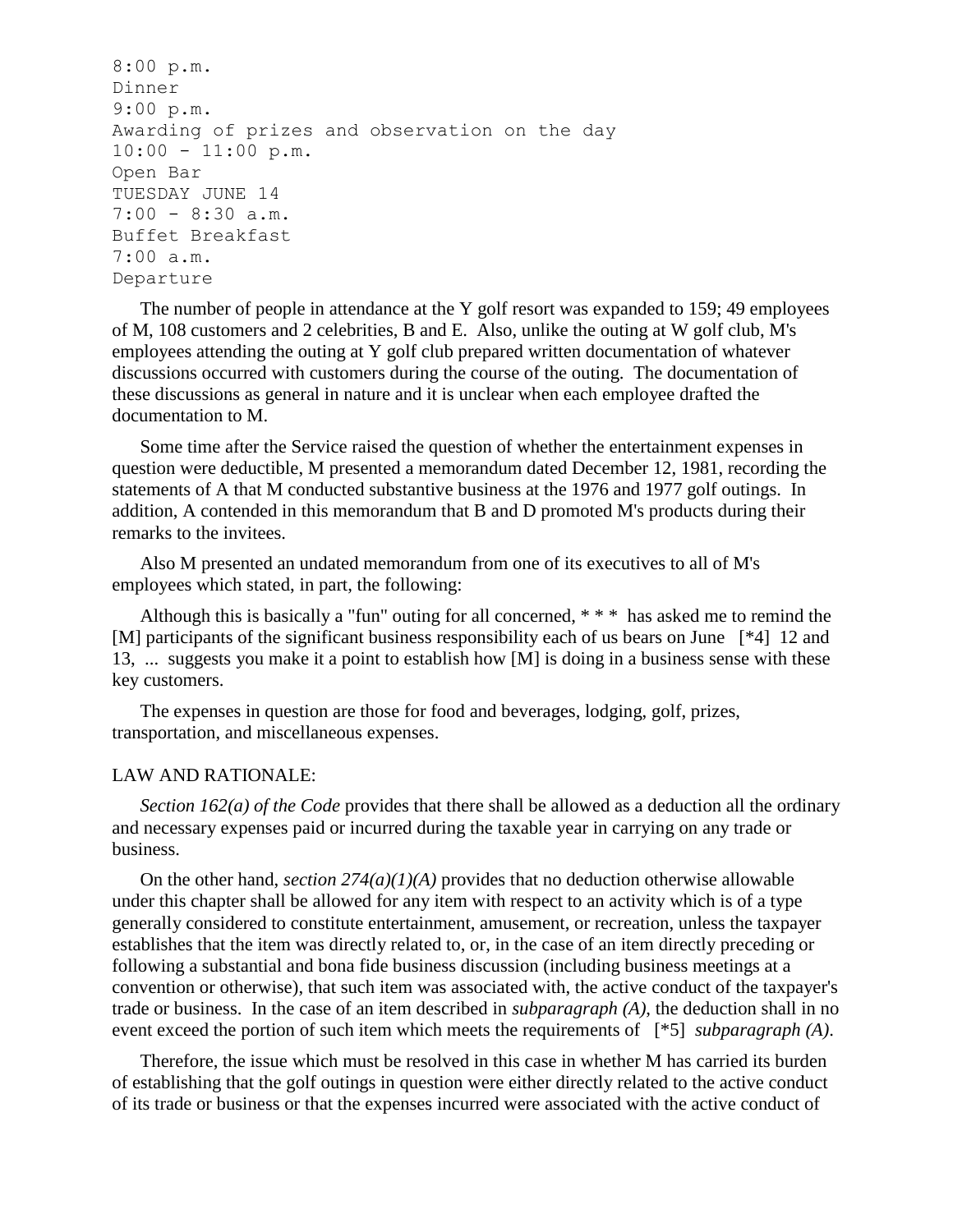its trade or business. For the "associated with" requirement to be met the expenses must directly precede or follow a "substantial and bona fide business discussion."

The Income Tax Regulations describe the elements that must be present in order for a taxpayer to meet the "directly rated to the active conduct of the taxpayer's trade or business" requirement of *section 274(a)(1)(A) of the Code*. Pursuant to the regulations, expenditures for entertainment will be considered to meet this requirement if they are, directly related in general (*section 1.274-2(c)(3)*), are incurred in a clear business setting (*section 1.274-2(c)(4)*), or are expenditures for services performed (*section 1.274-2(c)(5)*).

*Section 1.274-2(c)(3) of the regulations* provides that to meet the "directly related in general" test the expenditure for entertainment must satisfy 4 specified requirements. Among these requirements [\*6] is one that requires the taxpayer to demonstrate that at the time the taxpayer made the entertainment expenditure the taxpayer had more than a general expectation or deriving some income or other specific trade or business benefit (other than the goodwill of the person or persons entertained) at some indefinite future time from the making of the expenditures. A taxpayer, however, shall not be required to show that income or other business benefit actually resulted from each and every expenditure. See *subparagraph (i) of section 1.274-2(c)(2)*.

*Section 1.274-2(c)(7) of the regulations* outlines those expenditures that are generally considered not directly related to the active conduct of a trade or business. There, it is provided, in pertinent part, that expenditures for entertainment, even if connected with the taxpayer's trade or business, will generally be considered not directly related to the active conduct of the taxpayer's trade or business, if the entertainment occurred under circumstances where there was little or no possibility of engaging in the active conduct of trade or business. The following circumstances will generally be considered circumstances where there was little [\*7] or no possibility of engaging in the active conduct of a trade or business: the distractions were substantial, such as a meeting or discussion at night clubs, theaters, and sporting events, or during essentially social gatherings such as cocktail parties. This section further provides that an expenditure for entertainment in any such case is considered not to be directly related to the active conduct of the taxpayer's trade or business unless the taxpayer clearly establishes to the contrary.

In this case expenses incurred by M were undoubtedly business related and of general economic benefit to M. However, the information submitted fails to indicate that M has carried its burden of avoiding the more stringent provisions of *section 214(a)(1)(A)*.

These outings were presented by O Advertising to M as being part of an "advertising campaign", and informal in nature. The agenda planned by O Advertising and M left little if any time for M to conduct anything more than general business discussions with its customers. Nothing in the agenda indicates that M has "more than a general expectation of deriving some income or other specific trade or business benefit (other than the goodwill of the [\*8] persons entertained) at some indefinite future time from the making of the expenditure". See *section 1.274-2(c)(3)(i) of the regulations*. The fact that M's employees and customers may, during the course of the activitie's, have discussed business does not meet the requirement of *section 274(a)(1)(A) of the Code* that the expense be "directly related to the conduct of the taxpayer's trade or business". *Berkley Machine Works & Foundry Co. v. Commissioner, 623 F.2d 898 (4th Cir. 1980)*.

The plan prepared by O Advertising, the agenda for the outings, and the general documentation presented by M clearly indicate that the entertainment was primarily directed toward generating goodwill. Such entertainment as a matter of law cannot be "directly related to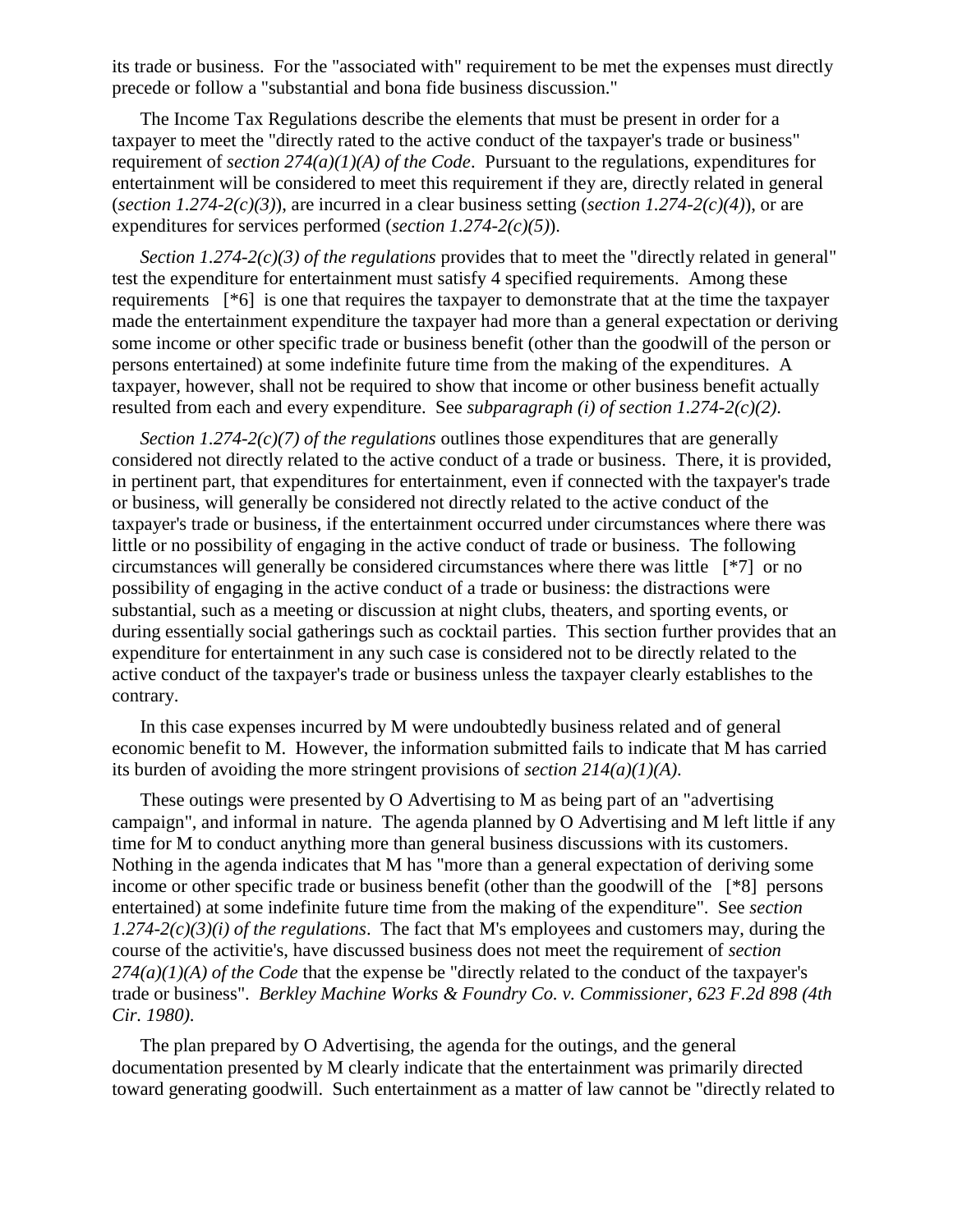the active conduct" of the taxpayer's business. *Handelman v. Commissioner, 509 F.2d 1067, 1074 (2d Cir. 1975)*; *Hippodrome Oldsmobile, Inc. v. United States, 474 F.2d 959, 960 (6th Cir. 1973)*; *St. Petersburg Bank & Trust Co. v. United States, 362 F.Supp. 674 (M.D.Fla.1973)*, aff'd, *503 F.2d 1402 (5th Cir. 1974)*.

The question remains as to whether the entertainment expenditures incurred in this case meet the "associated with" test of *section 274(a)(1)(A) of the Code*. [\*9] In Berkley Machine Works & Foundry Co. v. Commissioner, the taxpayer company sought to deduct expenses associated with a fishing camp and certain out-of-pocket entertainment costs incurred during outings at the camp.

The facts concerning the outings at the fishing camp were very similar to the facts in this case in that many customers were invited to visit the fishing camp with no specific business discussions scheduled. The Company in Berkley, like M in this case, hoped that through informal contact between its sales representatives and clients business discussions would take place. The testimony in Berkley, and the information submitted in this case, indicate that the taxpayers employees did discuss business at the fishing and golf outings; however, the United States Court of Appeals for the 4th Circuit in Berkley, when confronted with the issue of whether the out-of-pocket entertainment expenditures met the "associated with" test, stated the following:

But the question arises whether these expenses may be allowed as deductions under the more lenient "associated with" test of subsection (A) which as the legislative history reveals, was intended to include goodwill entertainment. [\*10] This test is expressly qualified, however, by the language that the expense must relate to "an item directly preceding or following a substantial and bona fide business discussion (including business meetings at a convention or otherwise) ... The Conference Committee Report that discussed the addition of this language notes as examples of expenses that qualify under this section, the entertainment of a group of business associates at a restaurant, theater, or sporting event following substantial negotiations, or the entertainment of out-of-town business associates on the evening before such "substantial business discussions." H.Conf.Rep.No. 2508, 87th Cong., 2d Sess. 17.

The Ocracoke weekends clearly do not come within the statute's contemplation of entertainment that takes place purely as an adjunct to formal business meetings. Nor do we consider that expenses may qualify under the test when the claimed business discussions take place during the course of a combined social/business function. See *St. Petersburg Bank & Trust Co. v. United States, 362 F.Supp. 674 681 (M.D.Fla.1973)*.

In this case too, the entertainment expenses did not directly precede or follow any formal business [\*11] meeting as contemplated by the statute. Also see Lennon v. Commissioner, T.C.M. 1976-176; *Israelson v. United States, 367 F.Supp. 1104 838 (4th Cir. 1974)*; and Fixler v. Commissioner, T.C.M. 1978-423. The fact that a few of M's employees may have entered into detailed but unplanned discussions with several of the invitees at the outing at the W golf resort does not cause the entertainment expenses to meet the "associated with" test of *section 274(a)(1)(A) of the Code*.

M also contends that the Service is precluded from issuing adverse technical advice on this issue due to section 801 of the Economic Recovery Act of 1981, Pub. L. No. 97-34, 97th Cong., 1st Sess. (1981). This section prohibits the Service from issuing regulations concerning fringe benefits until December 31, 1983. The moratorium on the fringe benefit regulation has no application to this case because the effect of our ruling will not be to include in income any fringe benefit received by a taxpayer.